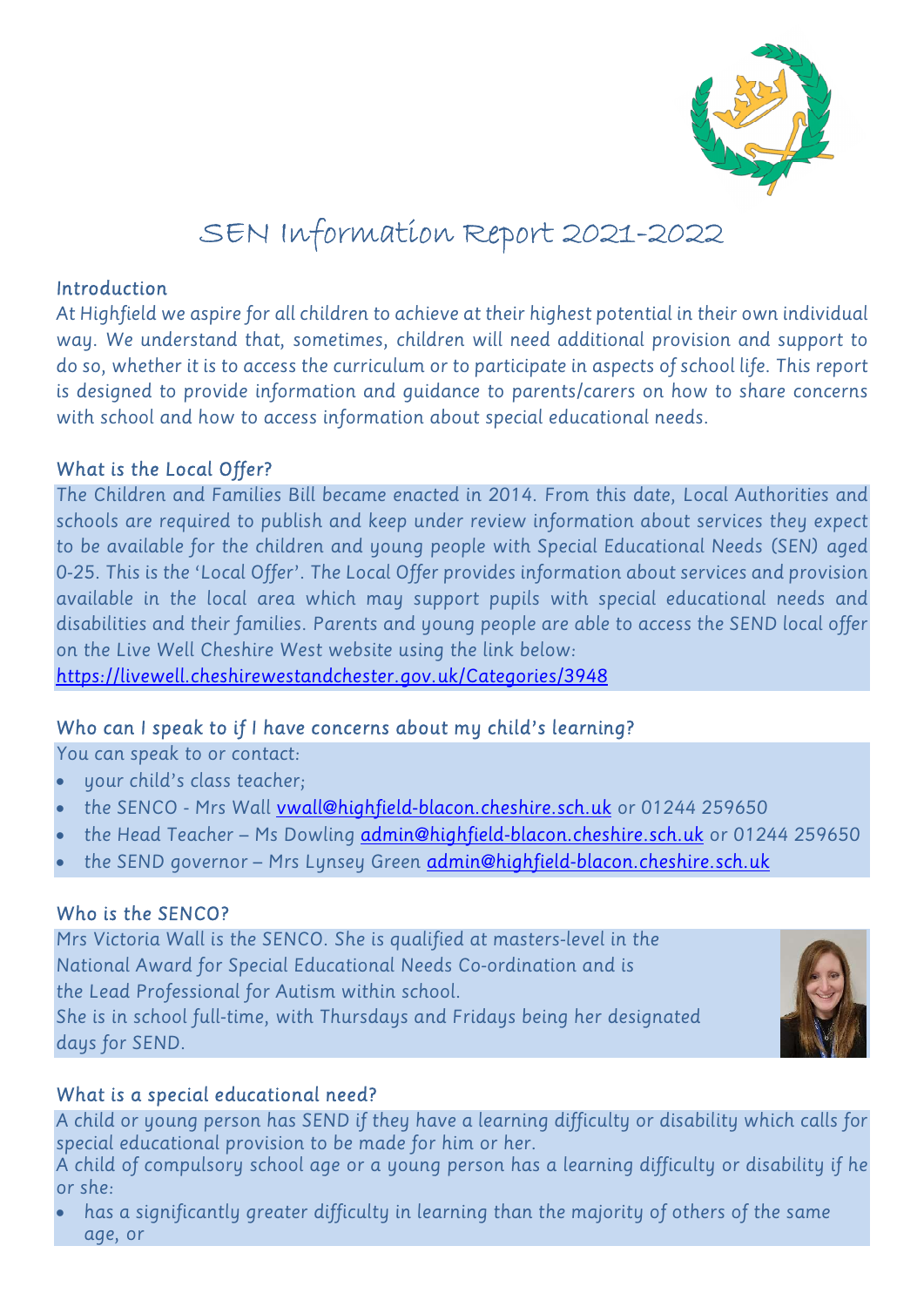has a disability which prevents or hinders him or her from making use of facilities of a kind generally provided for others of the same age in mainstream schools or mainstream post-16 institutions (SEND Code of Practice, 2014).

There are 4 broad categories of special educational need:

- communication and interaction may include Autism Spectrum Disorders, speech and language difficulties;
- cognition and learning can include specific learning difficulties, such as dyslexia, dyspraxia and dyscalculia; moderate learning difficulties, severe learning difficulties and profound and multiple learning difficulties fall within this area;
- social, emotional and mental health could include anxiety, attachment disorders, emotional difficulties, mental health difficulties; ADHD and ADD;
- sensory and/or physical needs may include having a visual, hearing or multi-sensory impairment or have a physical disability.

# How do school know if my child has special educational needs?

The professionals working in school with your child are able to share their concerns with the Special Needs Co-Ordinator (SENCO), Mrs Wall, if a pupil has specific barriers to learning that cannot be overcome by Quality First Teaching.

At Highfield we use a four-part cycle, known as the graduated approach, to meet and review the needs of pupils with special educational needs:



This process includes:

- Using the graduated approach to identify and support a special educational need.
- The setting of individual targets with pupils and their families and sharing the impact of support, using individual education plans.
- Liaison between the SENCO and class teacher with other professionals to determine and facilitate appropriate support.
- Ensuring quality interventions are delivered by the appropriately trained staff.

## What is an Education, Health and Care plan?

The EHC plan is for children and young people who have special educational needs and disabilities and where an assessment of education, health and social care needs has been agreed by a multi-agency group of professionals. It is available from birth to age 25.

Education, Health and Care Plans replace the statement of SEN. The EHC plan is a legal document which will outline the support your child needs, how the support should be used, and what strategies must be put in place. It will also have long-term and short-term goals for your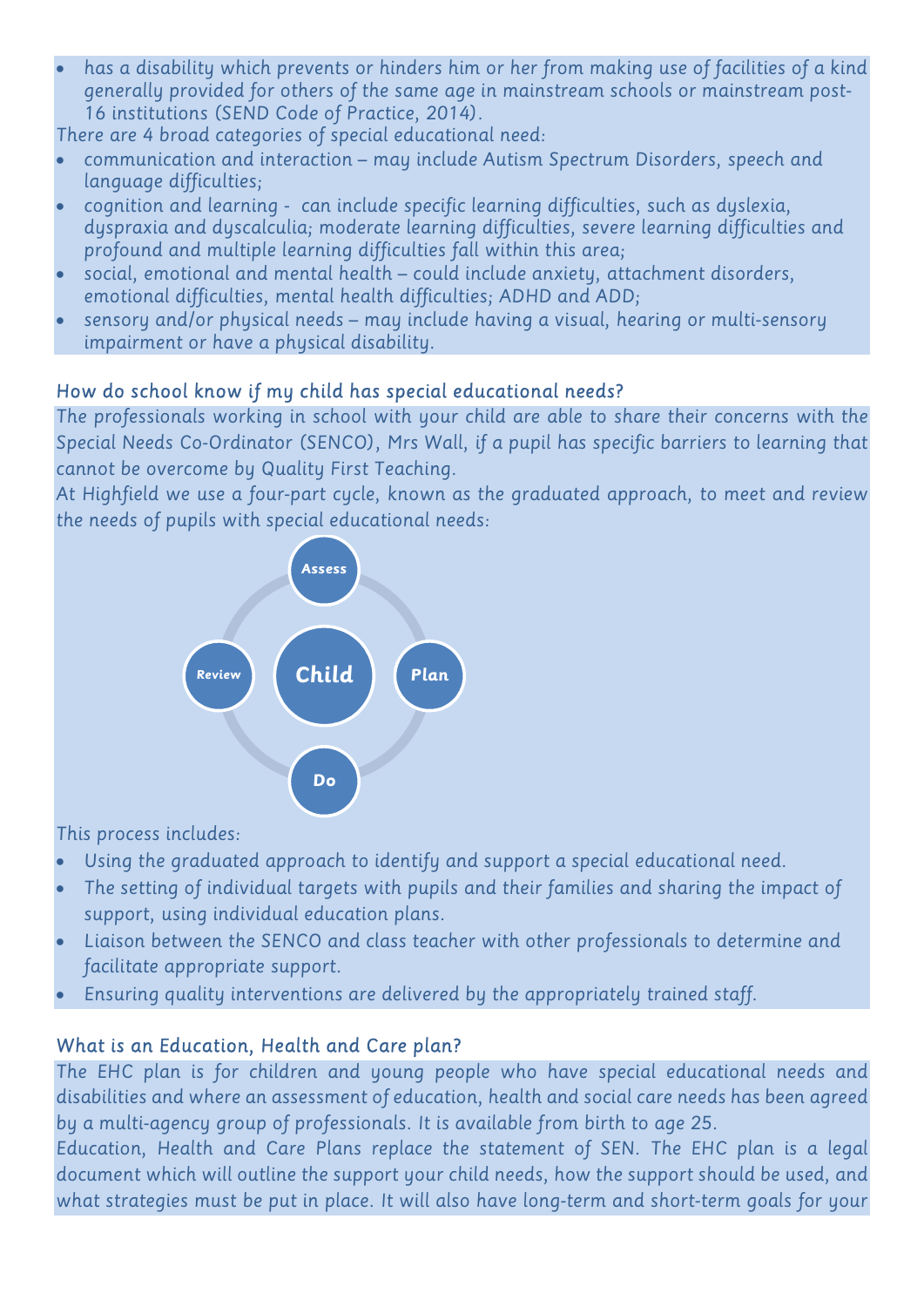child. An annual review is held in which parents, pupil and all professionals meet to discuss provision and how to move forward with the plan.

## How is teaching adapted for children with SEND?

Teaching can be adapted in two main ways:

Through quality first teaching in the classroom, using different strategies to ensure all children have full access to the curriculum and to promote achievement and successes. These can include:

- smaller group work;
- additional adult support;
- peer mentoring and co-operative learning techniques;
- pre-learning opportunities;
- additional visual prompts, supports and scaffolds;
- use of supporting equipment.

Through the provision of a range of interventions, either in class or a break out space, delivered by the teacher, teaching assistant or other supporting professional from within school or an outside service.

# Do any of the staff have specialist training?

It is the role of the SENCO to support all teachers and teaching assistants in their provision for pupils with SEND.

The following training has been undergone by members of staff:

ELKLAN – speech and language therapy training completed by three teaching assistants WellComm – speech and language support for EYFS with training completed by two TAs Phonics Counts – Wave 3 reading support intervention accessed by key stages 1 and 2 Precision Teaching – daily, multi-sensory Wave 3 intervention delivered in key stage 2 IDL Literacy and Numeracy programs – all Teaching Assistants Autism Lead Professional – SENCO Supporting pupils with Autism – training by the Autism Service accessed throughout the year by a range of staff Heart Math – SENCO and Learning Mentor Heart Smarts – SENCO and EYFS staff Attachment disorder training – all staff ELSA – Learning Mentor The Incredible Years – Learning Mentor CAMHS Mental Health First Aid – Learning Mentor Youth Connect 5 – Learning Mentor BDA Dyslexia Friendly Schools – status awarded in September 2016 and updated December 2019 Autism Inclusive School (Supporting Social Communication Programme) – status awarded May 2020

Further advice and support is sought from other agencies when required, such as the Child Educational Psychology Service, Speech and Language Therapy Service, Community Paediatrics and CAMHS.

## What interventions are offered at this school?

Category of special educational need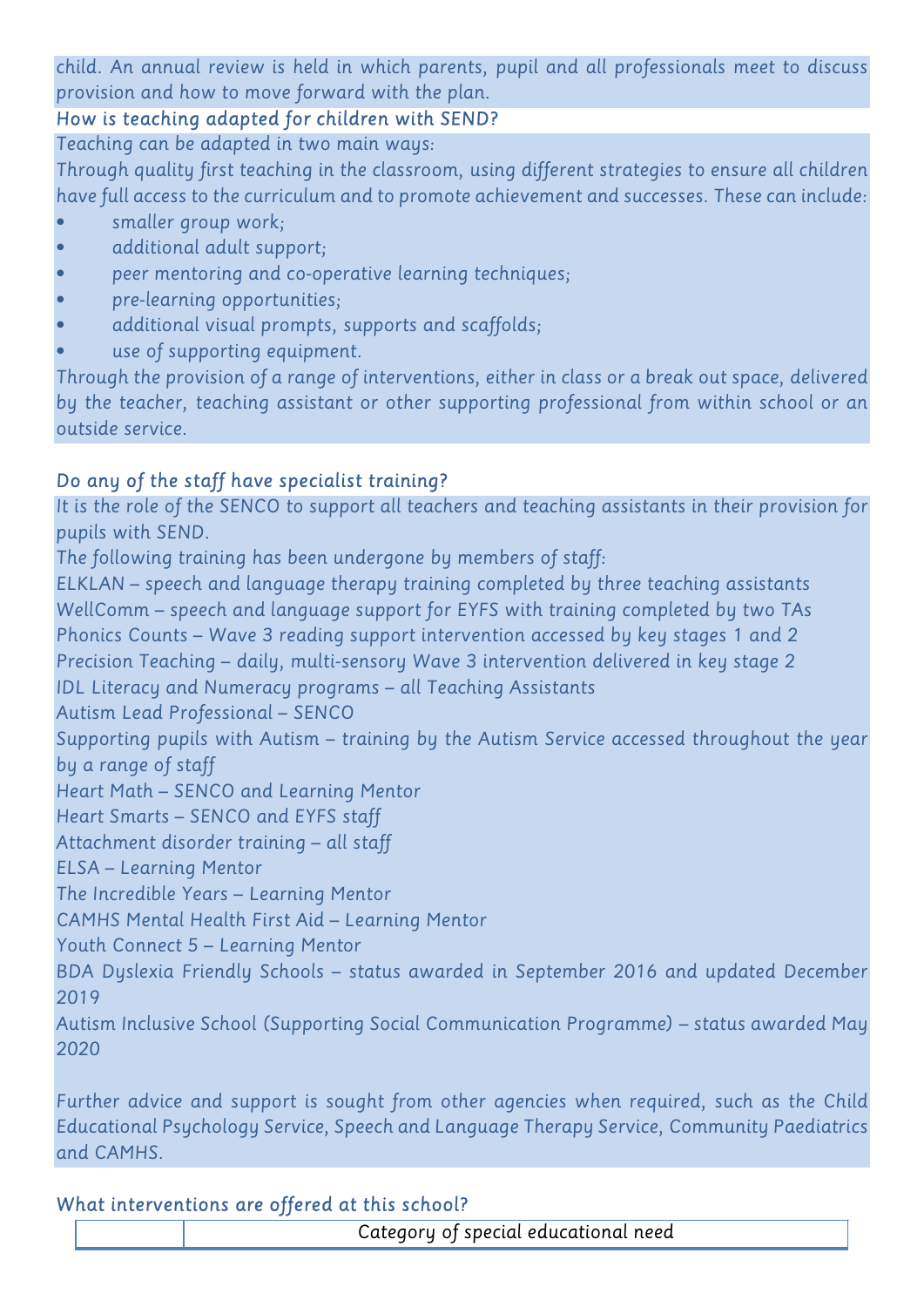|               | Communication                                                                                                                                                                                          | Cognition and                                                                                                                                                                                                                                                                                                                                                                                                                                                                                                                                   | Social, emotional                                                                            | Sensory and/or                                                                 |
|---------------|--------------------------------------------------------------------------------------------------------------------------------------------------------------------------------------------------------|-------------------------------------------------------------------------------------------------------------------------------------------------------------------------------------------------------------------------------------------------------------------------------------------------------------------------------------------------------------------------------------------------------------------------------------------------------------------------------------------------------------------------------------------------|----------------------------------------------------------------------------------------------|--------------------------------------------------------------------------------|
| Interventions | and interaction                                                                                                                                                                                        | learning                                                                                                                                                                                                                                                                                                                                                                                                                                                                                                                                        | and mental                                                                                   | physical needs                                                                 |
|               |                                                                                                                                                                                                        |                                                                                                                                                                                                                                                                                                                                                                                                                                                                                                                                                 | health                                                                                       |                                                                                |
|               | Autism<br>$\circ$<br>friendly<br>practice<br>throughout<br>school<br>(Autism<br>Friendly<br>Mark)<br><b>LOLA</b><br>$\circ$<br>WellComm<br>$\circ$                                                     | Time to Talk<br>Dyslexia<br>Sensory<br>$\circ$<br>$\circ$<br>$\circ$<br>friendly<br>Seasons for<br>boxes<br>$\circ$<br>Growth<br>strategies<br>Sensory<br>$\circ$<br>implemented<br><b>Heart Math</b><br>Circuits<br>$\circ$<br>throughout<br><b>Heart Smarts</b><br>$\circ$<br>$\circ$<br>all year<br>Forest School<br>therapy<br>$\circ$<br>groups (BDA<br>activities<br>nurture group<br>Dyslexia<br>(KS2)<br>$\bigcirc$<br>Friendly<br>Comic Strip<br>and<br>$\circ$<br>School<br>Conversations<br>equipment                                | Occupational<br>Writing tools                                                                |                                                                                |
|               | Neli<br>$\circ$<br>Makaton<br>$\circ$<br>Individual<br>$\circ$<br>speech and<br>language<br>therapy<br>programmes<br>Colourful<br>$\circ$<br>Semantics<br>Visual<br>$\circ$<br>prompts and<br>supports | status)<br>Phonics<br>$\circ$<br>counts<br>Plus 1 maths<br>$\circ$<br>Mini Maths<br>$\circ$<br><b>Better</b><br>$\circ$<br>Reading<br>Support<br>Partners<br>Project X<br>$\circ$<br>Code<br>Accelerated<br>$\circ$<br>Reader<br>programme<br>Grammar<br>$\circ$<br>Hammer<br>Literacy Box<br>$\circ$<br>Precision<br>$\circ$<br>teaching<br>Passion for<br>$\circ$<br>Learning<br>Memory Fix<br>$\circ$<br><b>Busy boxes</b><br>$\circ$<br><b>IDL Literacy</b><br>$\circ$<br>IDL<br>$\circ$<br>Numeracy<br>Pre-teaching<br>$\circ$<br>sessions | Social Stories<br>$\circ$<br><b>ELSA</b><br>$\circ$<br>Mental Health<br>$\circ$<br>First Aid | (slope, pens,<br>grippers)<br>Individual<br>$\circ$<br>specialist<br>equipment |

# How does this school measure progress and how often?

Progress is monitored in the following ways: The class teacher formally monitors progress made by all the children in reading, writing and maths each term.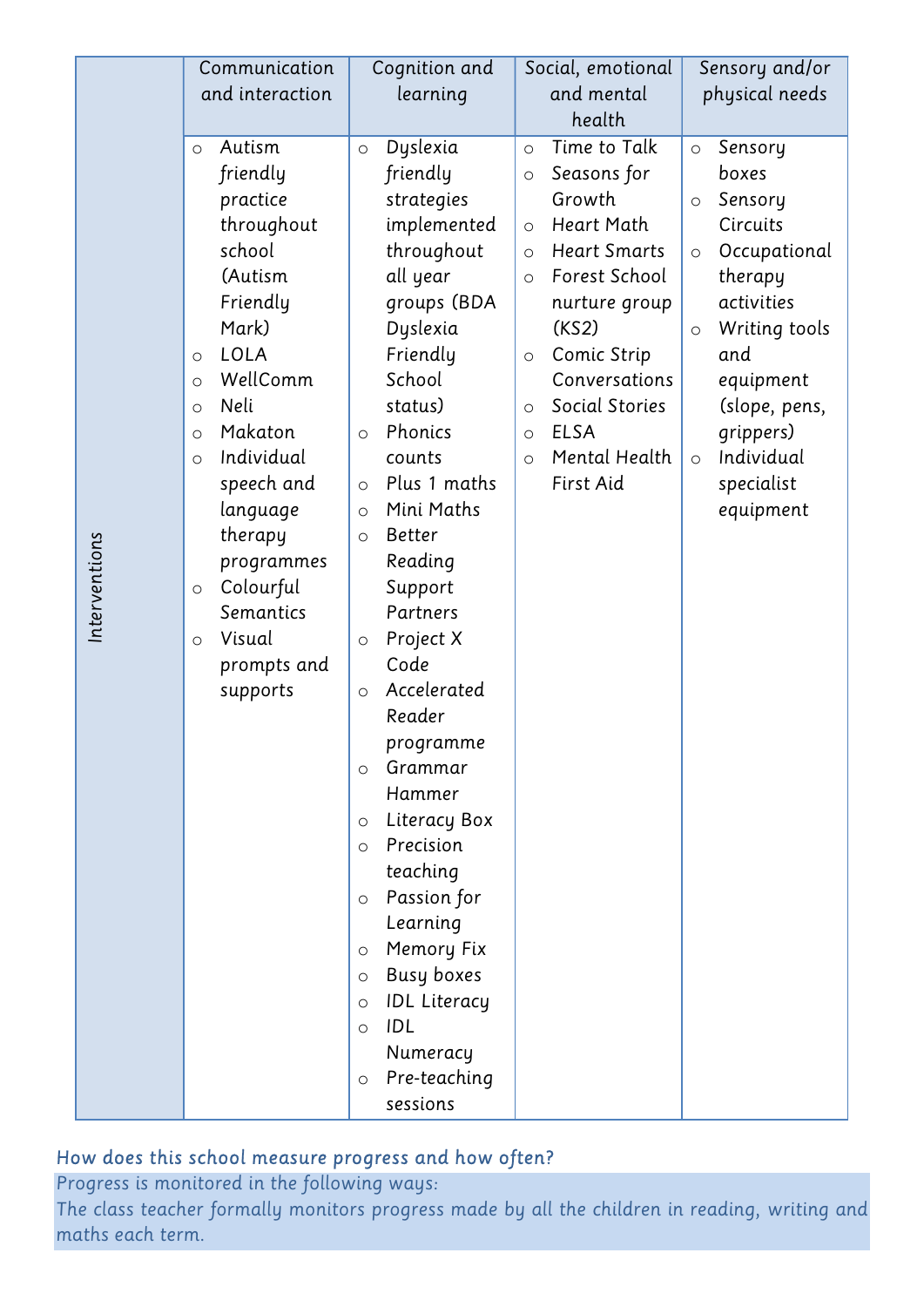In EYFS, children are assessed using the Reception Baseline when they first start formal schooling then it is also reported whether the children have met their early learning goals by the end of the year. This can help to identify areas of strength and need for individual children. At the end of each key stage (Year 2 and Year 6) all children are required to be formally assessed using Standardised Assessment Tests (SATS). Some children with SEND at key stage 2 are provided with additional time, a reader or a scribe.

Children with individual education plans (IEPs) and individual behaviour plans (IBPs) have personal goals which are regularly reviewed alongside the pupil and parents and a future plan made.

The Head Teacher, SENCO and SEND Governor regularly monitor and review the progress of children with SEND.

The SENCO monitors the provision for those pupils with SEND through learning walks, observations and monitoring the impact of interventions.

The progress of children with an EHC plan or top-up funding is formally reviewed in a personcentred annual review.

## Who are the other people delivering services to the children in this school?

Other professionals may need to come into school to support your child or offer advice and guidance to school staff. Here is a list of agencies who visit Highfield to provide support or work with our children. You can find out more about these services by accessing the Live Well Cheshire West website to view the local offer.

https://livewell.cheshirewestandchester.gov.uk/Categories/3948

Autism Service

Children's Educational Psychology Team

Speech and Language Therapy services -

https://livewell.cheshirewestandchester.gov.uk/Services/628

Occupational Therapy services - http://www.coch.nhs.uk/all-services/therapy-services

CAMHS - http://cwpcamhscentre.mymind.org.uk

Reports provided by other professionals are shared with parents/carers and school. The class teacher or SENCO will discuss with you any information or details of the reports which affects your child's education and provision.

## How does this school support and share information with families?

The class teacher is regularly available to speak to parents and carers at the end of the school day, sharing information about what works well at home or school so that similar strategies can be used. The class teacher will also discuss the individual education plans (IEPs) with parents and carers.

Parents are welcome to speak to the SENCO about any information or concerns they may have. The SENCO also holds termly parent/carer consultation meetings in order to talk to parents about their child's provision and progress.

## How accessible is this school for children with SEND?

- Our school is fully compliant with DDA requirements.
- The school has easy access with double doors and ramps.
- The desk in the reception is at wheel-chair height and is DDA compliant.
- There are three disabled toilets and changing facilities.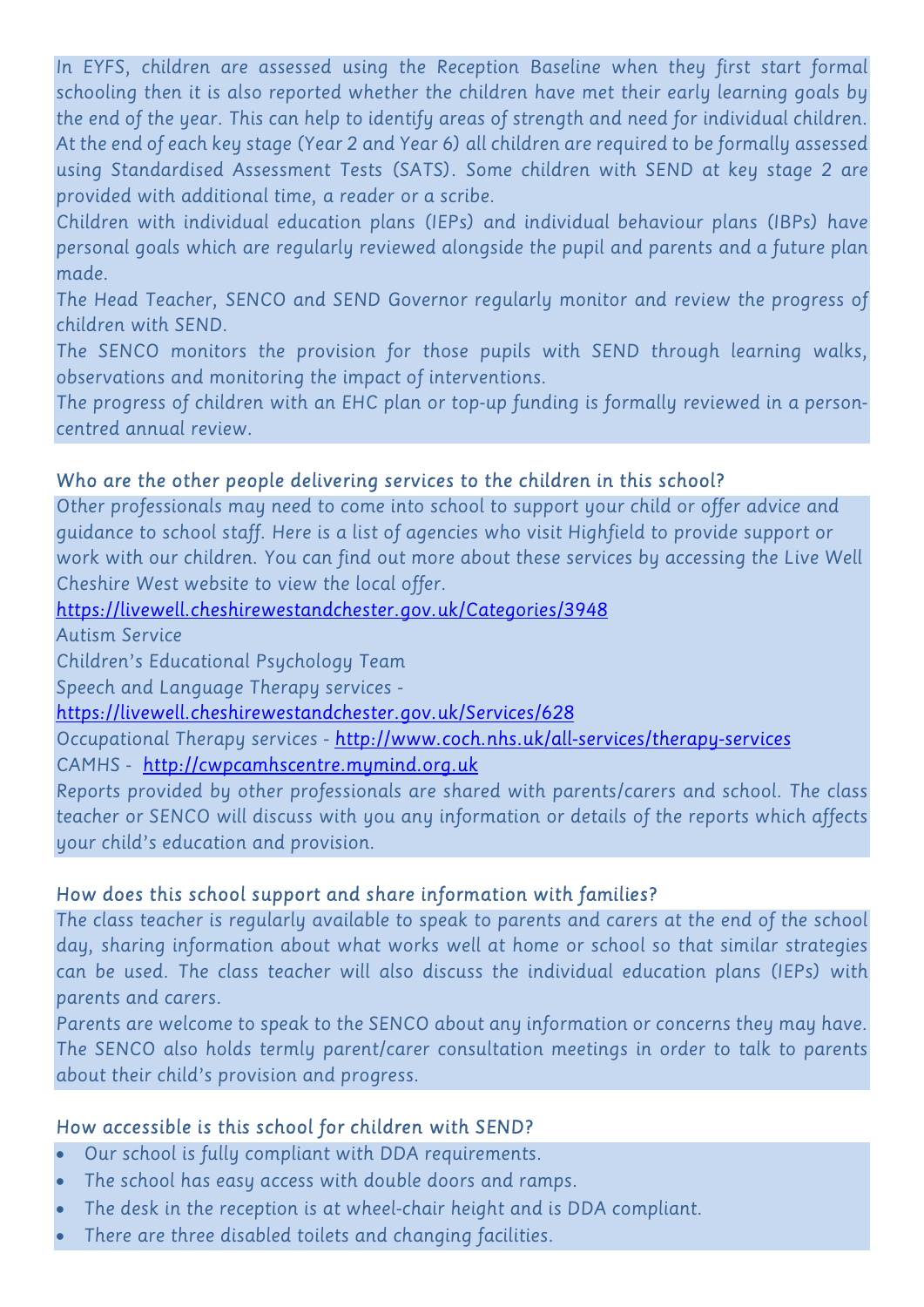- We ensure, where ever possible, that equipment used is accessible to all children regardless of their needs.
- After-school provision is accessible to all children, including those with SEND.
- Extra-curricular activities are accessible for all children.
- Signage is written in a 'dyslexia friendly' font.

# How does this school support the emotional wellbeing of pupils?

At Highfield we recognise that some children have emotional and social needs that need to be developed and nurtured. All classes follow a structured PSHE (Personal, Social, Health and Economic education) curriculum to support this development. However, for those children who find aspects of this difficult we offer:

- Group sessions with our Learning Mentor, Mrs Hynes (e.g., Seasons for Growth);
- Extra-curricular after school clubs with a focus on well-being or social intervention activities (e.g., Yoga, Passion for Learning);
- Heart Math for children in key stage 2 and Heart Smarts for children in EYFS;
- ELSA.

# How will this school support transition into a new class? Or a new school?

We recognise that transitions can be difficult for a child with SEND and we take steps to ensure that any transition is a smooth as possible.

If your child is joining our school:

- Home or pre-school visits are carried out to all children starting in the Early Years Foundation Stage and visits to school are arranged to aid the settling in process. This also provides opportunity for parents or carers to share important information about any additional needs their child may have.
- If your child is older, they will be able to visit our school and stay for a taster session, if this is appropriate.
- The SENCO will liaise with the previous school about any additional needs your child may have and what has been done to support them so far.

If your child is moving to another school:

- We will contact the school SENCO and ensure he/she knows about any special arrangements or support that need to be made for your child. Where possible, a planning meeting will take place with the SENCO from the new school.
- We will make sure that all records about your child are passed on as soon as possible.
- If your child would be helped by a book/passport to support them in understand moving on then one will be made for them.

When moving classes in school:

- Information is passed from the existing teacher to the new one during a transition meeting. IEPs and other documents are shared, as are strategies and support currently in place.
- If your child would be helped by a book/passport to support them in understanding moving on then one will be made for them.
- End of year parent consultations are carried out by the existing and future class teachers so that parents have opportunities to share information which may aid the transition process.
- The children have two transition days in the summer term to familiarise them with their new classroom and teaching staff.